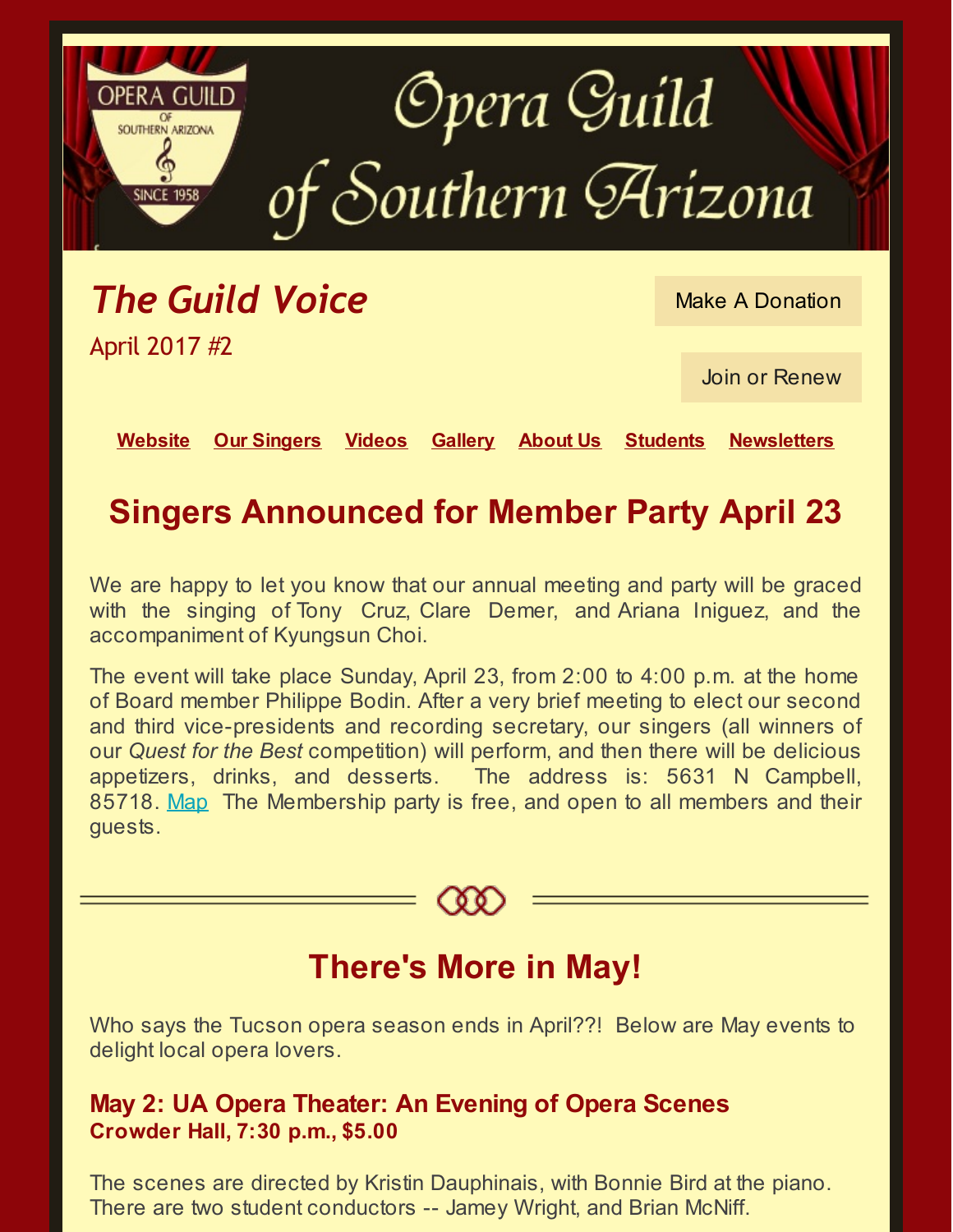*La boheme* (Puccini) Mimi - Taylor Trolia-Giron Rodolfo - Brian McNiff

#### *Die Entführung aus dem Serail*

(Mozart) Blondchen - Kristen Lucas Osmin - Jordan Murillo

#### *L'incoronazione di Poppea*

(Monteverdi) Nero - Matthew Alexander Poppea - Emily Garcia

### **May 4 & 9: PCC Showcase Center for the Arts, 3:15 p.m.**

Pima Community College's Opera and Musical Theater Workshop presents scenes from *Dido and Aeneas*, *The Light in the Piazza*, *Sweeney Todd*, and *The Pirates of Penzance*. Dr. Darryl King directs; admission is free.

#### View larger [poster](http://azogsa.org/wp-content/uploads/2017/04/showcaseflyer.pdf)

*Orpheus in the Underworld*

(Offenbach) Orpheus - Sebastian Alameda Eurydice - Megan Loehr

*Riders to the Sea* (Vaughn Williams) Maurya - Jennifer Visconti Nora - Anisa Jimenez Cathleen - Frannie Barrows

*Don Pasquale* (Donizetti) Don Pasquale - Simon Faddeul Dr. Malatesta - Juan Flores Norina - Brianna Barnhart



Thursday, May 4 Tuesday, May 9  $3:15 - 4:15$  p.m. **Center for the Arts, West Campus** free admission

Scenes from DIDO AND AENEAS, THE LIGHT IN THE PIAZZA, SWEENEY TODD, PIRATES OF PENZANCE and more. Darryl King, instructor: dking 18@pima.edu



### **May 6: Dr. Andrew Stuckey's Studio Benefit Concert; Holsclaw Hall, 6:00 p.m.**

Dr. Stuckey's students present an evening of song to benefit Refugee Focus, a local charity.

View larger [poster](http://azogsa.org/wp-content/uploads/2017/04/recital-poster.pdf)

### **May 7: UA Singers' Club**